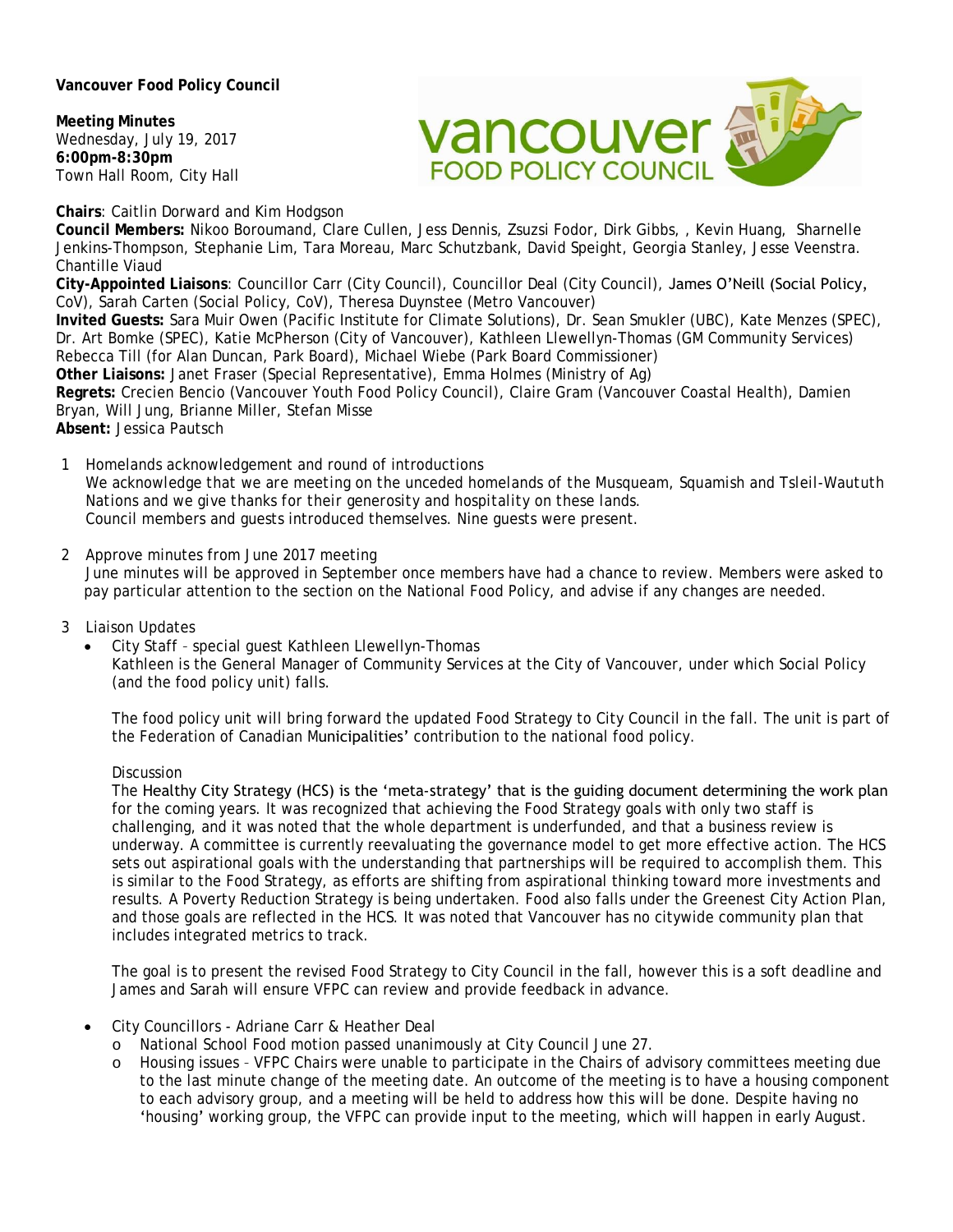Marc, Sharnelle, Georgia and Kim offered to participate. ACTION: Sarah will share VCH papers on connections between food and housing. ACTION: Meeting details will be circulated once finalized.

- False Creek Flats update will go to council next week, but will be more technical in nature. Zoning will include food business on ground floors, spilling into the street. Restaurants will be allowed, despite industrial zoning. East Fraserlands plan will be coming forward soon.
- Parks Board Commissioner Michael Wiebe
- No updates.
	- Parks Board Staff Rebecca Till No other updates (see Item 4 below)
- Other liaisons time permitting
	- o Ministry of Agriculture Emma Holmes was introduced as the new liaison for the Ministry of Agriculture replacing Orlando Schmidt. Emma Holmes has recently started at the Ministry of Agriculture as the New Entrant Agrologist. It was noted that there is a new Minister of Agriculture in place, Minister Popham.
	- o Metro Vancouver No updates.

Liaisons were reminded that if there are pressing items to report on, to request time on the agenda in advance from the chairs. It was clarified that Janet Fraser was appointed as a Special Representative to the VFPC by the City after the dismissal of the elected Vancouver School Board Trustees, and is no longer an official liaison to the VSB.

3 National Food Policy Report Back & Next Steps

ACTION: Chairs to circulate PPT with notes. Kim and Caitlin participated in two of the four breakout sessions at the Ottawa Summit. While a full participant list was not released, it was noted that there were representatives from several government departments, local governments, first nations government and leadership, academia and industry present, with approximately 400-500 attendees total. It is unclear how representative the stakeholders were of civil society. Day 1 focused on providing feedback on the draft guiding principles and pillars of the Food Policy for Canada, as well as breakout groups focused on in-depth feedback related to the 4 goals/themes. Day 2 (half day) included a panel of government representatives and sessions focused on generating feedback about the implementation of the Food Policy for Canada.

It was noted at the Summit that several policies are already in place that affect food systems, and this new policy will build on those. The Chairs commented that it may be hard to overcome the status quo in those existing documents, especially the 2017 federal budget goal to increase Canadian food exports to \$75 Billion, which framed the direction of the discussion. There was pushback from many attendees to encourage the government to think beyond economics and an export oriented food system. Government representatives were unclear on how they would ensure cooperation between various departments. .

Many had read the FSC material, and there was consistency in responses. Kim and Caitlin presented select responses from each breakout group to the VFPC. There were concerns that due to the process, some voices were not heard or were misinterpreted. Many participants wanted to see more of a systems approach not based on sectors (environment and social were often missing or not fully developed). The good work of Food Secure Canada to bring civil society on to the same page was recognized. People who spoke up were mostly civil society and academics, not industry. There is an [online survey](http://nqueryrpts.finance.ubc.ca/smartforms/SF_Form_Travel.pdfhttps:/www.canada.ca/en/campaign/food-policy.html?utm_source=partner&utm_medium=banner&utm_campaign=food_policy&utm_content=primaryEN) - all members are encouraged to complete. There will be more regional engagement sessions and roundtables by hosted MPs.

**Discussion** 

- The term 'Innovation' was mostly represented by government as 'technology', however some attendees had a broader understanding.
- Regional engagement strategy– it is unclear if the VFPC could convene a meeting, but it could submit a written response. It was recommended to use the same question format as the survey.
- Growing healthy food it was noted during the summit that discussion on migrant labour was missing from draft materials.
- Climate change it came up several times but could have played a more prominent role. It was a key issue in the Regional Round Table with Joyce Murray.
- Ad-hoc group to craft written submission Dennis, Teresa, Tara, Jesse, Caitlin, Sarah to form a group. Heather has requested to be a liaison at FCM.
- 4 Wild Salmon Caravan: Update and Discussion of VFPC Role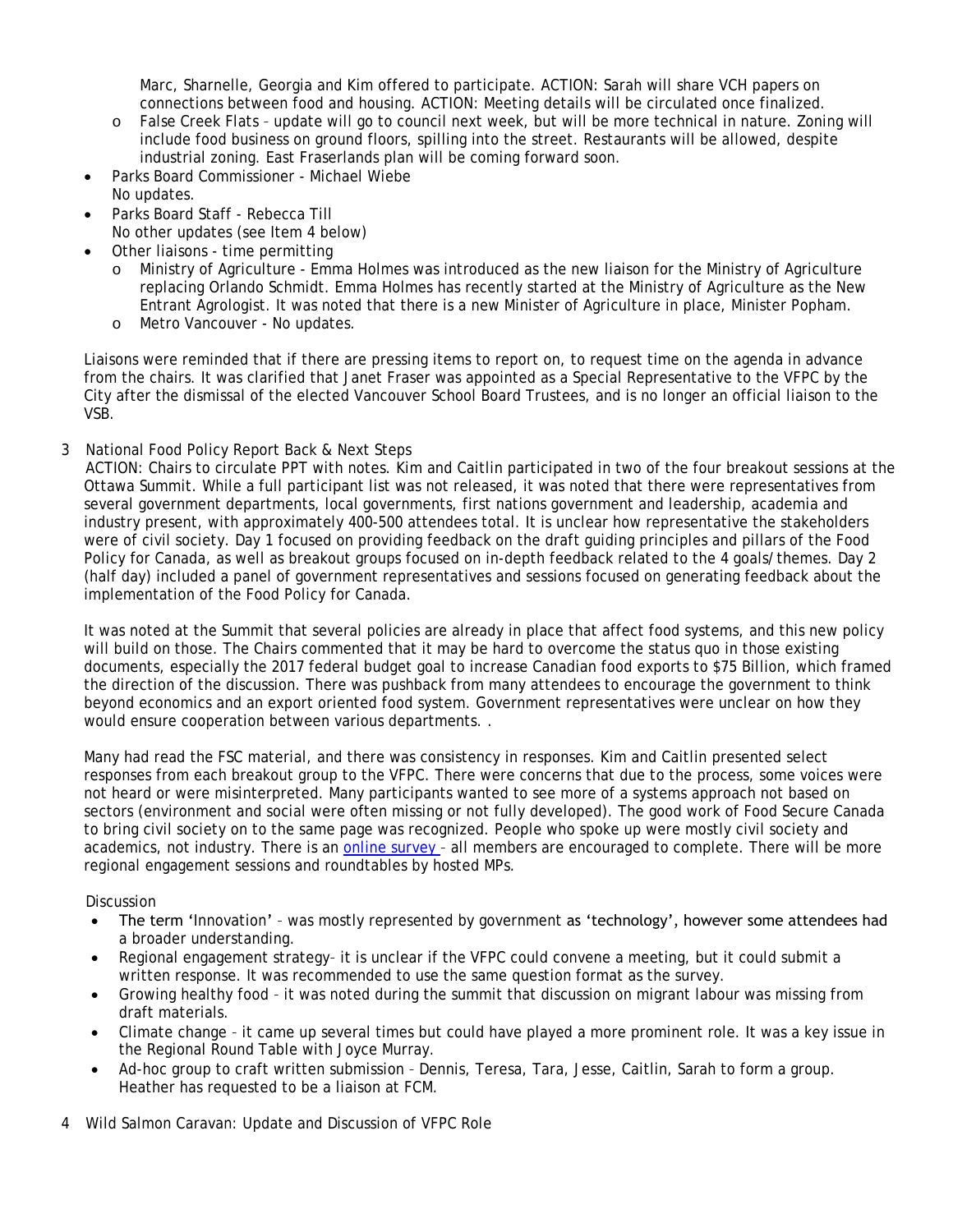After meeting with Dawn Morrison, it clarified that there are no expectations of the VFPC, and individuals and their organizations can contribute. A summary was circulated outlining possible actions.

MOTION: BE IT RESOLVED THAT the VFPC support the Wild Salmon Caravan, and allow use of the VFPC logo in their promotional materials.

Moved by Tara, seconded by Zsuzsi, carried unanimously.

An ad-hoc group was formed to determine next steps and organize contributions to the feast: Clare, David, Georgia, Marc, Steph, Zsuzui, Emma, Chantille, Kim, and Caitlin.

There will be a parade leading to the feast; all are welcome for that part, and also to follow the caravan to Adams Lake after the feast. There was a suggestion to see if the event could be recognized officially by the City. It was discussed that it is difficult to have an event recognized as a 'City event'. A Proclamation can be made for 'Wild Salmon Day' and be read by a City Councillor. The Proclamation would need to be restated each year. ACTION: The working group will draft suggested wording, and Nikoo and Rebecca to check with Dawn on protocol. It was noted that proclamations only go through the Mayor's office, and further efforts, such as a press release, are needed to promote it further to ensure broad recognition.

Dawn offered a workshop on 'Food systems and decolonizing research and relationships in food policy' as a way to thank the VFPC for efforts in organizing the feast. It was felt that she should be remunerated for her work. There is currently a process in the City to educate staff about reconciliation and Indigenous cultural competency, and it was suggested that the City may be able to cover the fee for the VFPC as an advisory committee. ACTION: Chairs will send request to City Councillors.

- 5 Climate Change Adaptation and Resilience in our Food System: Exploring how the VFPC can Support Climate Action
	- Dr. Tara Moreau (VFPC) *- Introduction* Tara began by presenting the UN sustainable development goals. She noted that the Intergovernmental Panel on Climate Change (IPCC) has worked for 25 years, and only now do we have the Paris Accord. Mitigation and Adaptation are the main solutions, and the best solutions are found where both are addressed. The Paris Accord shifts the focus to adaptation. While agriculture is not explicitly discussed, there is discussion on eliminating hunger. Tara then provided an overview of features of resiliency, many of which are contradictory to the industrial food system. The importance of crop wild relatives was noted, and safeguarding crop ancestors is important for future food security. The VFPC is active in areas that address climate change; it was suggested that a 'Climate action working group' be formed.
	- Sara Muir Owen (Pacific Institute for Climate Solutions) *- BC Mitigation and Adaptation Priorities and Projects* Sara provided an overview of her organization, established in 2008 as part of the Campbell government's Climate Action Plan. She stressed that NOW is the time to act.  $CO<sub>2</sub>$  concentration is higher than it has ever been, and impacts are being seen now. Canada has 5 times the world average for emissions. Climate change is about more than just energy. Metro Vancouver's report [on climate projections](http://www.metrovancouver.org/services/air-quality/AirQualityPublications/ClimateProjectionsForMetroVancouver.pdf) makes clear that there will be impacts for Canada, for example less water from a smaller annual snowpack. No single solution will work, and a systems approach is needed. Recent efforts include the [Vancouver Declaration](https://news.gov.bc.ca/stories/vancouver-declaration-on-clean-growth-and-climate-change) by the federal and provincial governments, the City of Vancouver's [Renewable City strategy,](https://www.google.ca/url?sa=t&rct=j&q=&esrc=s&source=web&cd=2&cad=rja&uact=8&ved=0ahUKEwiCuJeb3aDVAhUR4GMKHSf1AuEQFggxMAE&url=http%3A%2F%2Fvancouver.ca%2Ffiles%2Fcov%2Frenewable-city-strategy-booklet-2015.pdf&usg=AFQjCNG78WgsUW6h2hBkArdq7jrjxLFN9Q) and Climate [Adaptation strategy.](file:///C:/Users/vicky/AppData/Local/Temp/vancouver.ca/files/cov/Vancouver-Climate-Change-Adaptation-Strategy-2012-11-07.pdf) Partnerships are needed at all levels. The Paris Accord has a goal to work with all sectors to keep the global temperature rise below 2 deg. C. however this is insufficient – even with countries' pledges, warming is still expected to be approx. 3 deg. C. Everyone, everywhere must take action. [PICS](https://sustain.ubc.ca/pics) has a number of programs to address take climate action.

 Dr. Sean Smukler (UBC) - *Regional farming adaptation strategies* Sean gave an overview of his team'[s research.](http://sal-lab.landfood.ubc.ca/) Farmers are some of the most impacted by climate change, and some impacts are already being seen. Precipitation patterns have been shifting, meaning farmers have difficulty planting and harvesting. Both resilient and resistant systems are needed. Adaptation strategies may need more infrastructure. Globally, agriculture contributes 13-25% of  $CO<sub>2</sub>$  emissions, and much of this can be addressed through existing technologies. Some adaptations can help mitigation (hedgerows, fallow fields). Researching new technologies. BC agricultural climate change adaptation research network – partnership with government, NGO, research organizations, and businesses.

Kate Menzes and Dr. Art Bomke (SPEC) - *Urban Farming Adaptation and Extension*